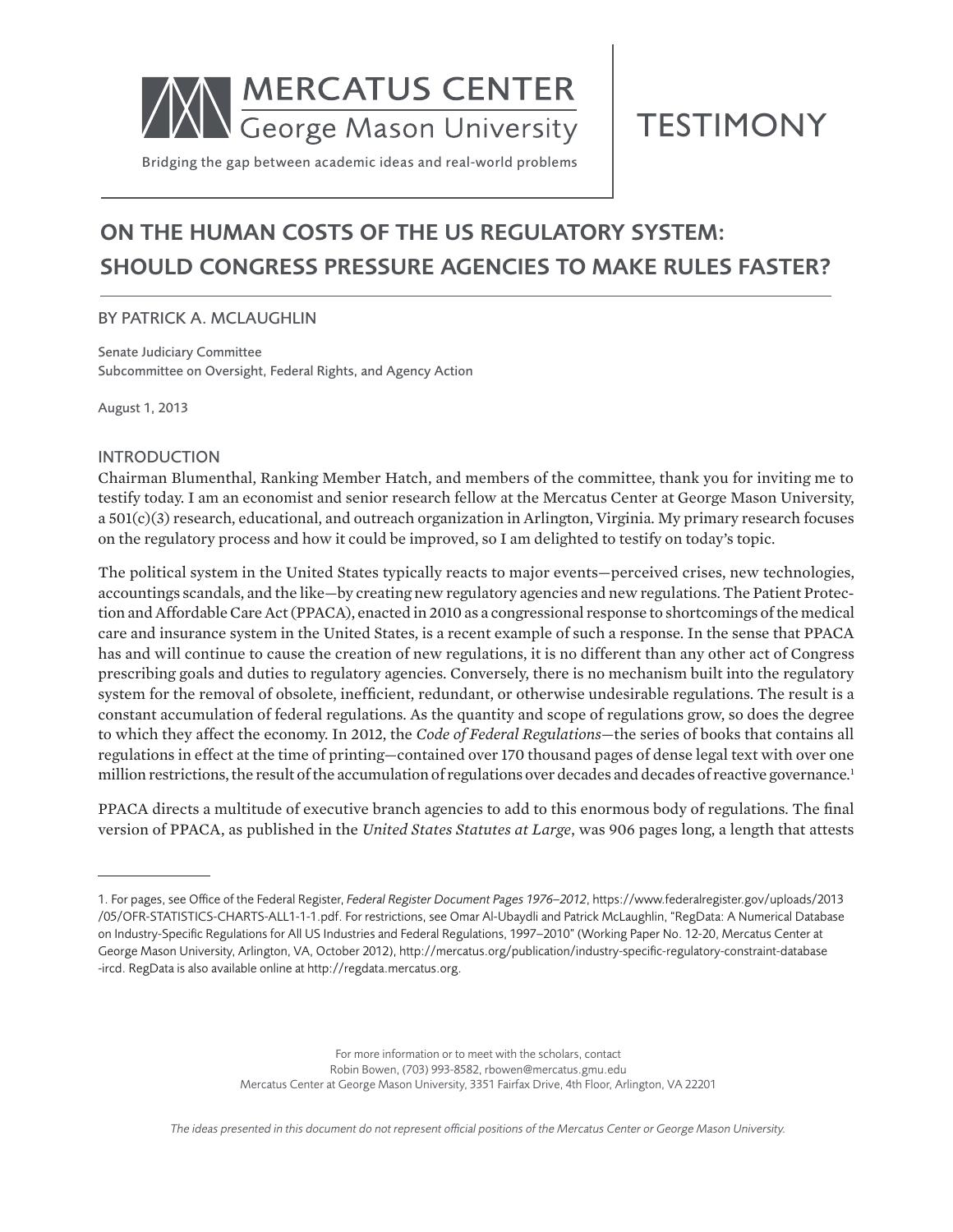to the fact that PPACA will lead to the creation of a potentially monumental quantity of new regulation. As such, it is appropriate to consider both the overall consequences of making that many new rules and whether those consequences might affect lower-, middle-, and high-income households differently. One focus of this hearing, according to the invitation letter I received from Chairman Blumenthal, is the human costs of rulemaking delay. I applaud the committee's concern over how the often obscure regulatory process can lead to real human costs costs measured not just in dollars, but also in human lives.

The regulatory process in the United States creates human costs in more ways than can be covered in this testimony, but I will cover three:

1. The accumulation of regulations stifles innovation and entrepreneurship and reduces efficiency. This slows economic growth, and over time, the decreased economic growth attributable to regulatory accumulation has significantly reduced real household income.

2. The unintended consequences of regulations are particularly detrimental to low-income households resulting in costs to precisely the same group that has the fewest resources to deal with them.

3. The quality of regulations matters. The incentive structure of regulatory agencies, coupled with occasional pressure from external forces such as Congress, can cause regulations to favor particular stakeholder groups or to create regulations for which the costs exceed the benefits. In some cases, because of statutory deadlines and other pressures, agencies may rush regulations through the crafting process. That can lead to poor execution: rushed regulations are, on average, more poorly considered, which can lead to greater costs and unintended consequences.<sup>2</sup> Even worse, the regulation's intended benefits may not be achieved despite incurring very real human costs.

Every regulation ostensibly has a goal, and there are always different ways to achieve it. There are also always costs and often unintended consequences. Careful consideration of regulatory options can help minimize the costs and unintended consequences that regulations necessarily incur. If additional time can improve regulations in this regard, then additional time should be taken.

### REGULATORY ACCUMULATION

By design, regulations restrict choices. In its most basic definition, a regulation is a law that "seeks to change *behavior* in order to produce desired *outcomes*," and it does this by requiring or forbidding certain actions.<sup>3</sup> Federal regulations can place restrictions on the choices of individuals, large manufacturers, high-tech startups, small business owners, state and local governments, and even on the federal government itself.

Federal regulation in the United States has consistently grown for decades. One way to measure the growth of federal regulation is to count the number of pages published each year in the *Code of Federal Regulations*. The *Code of Federal Regulations* contains the legal text of all federal regulations in effect each year. That means one can simply look at the number of pages published in the *Code of Federal Regulations* in a given year to get a rough approximation of the extent and complexity of all federal regulations in effect in that year. Figure 1 shows the number of pages published in the *Code of Federal Regulations* each year from 1975 to 2012.

<sup>2.</sup> Jerry Ellig, Patrick A. McLaughlin, and John F. Morrall III, "Continuity, Change, and Priorities: The Quality and Use of Regulatory Analysis across U.S. Administrations," *Regulation & Governance* 7 (2013): 153–73; Jerry Ellig and Rosemarie Fike, "Regulatory Process, Regulatory Reform, and the Quality of Regulatory Impact Analysis" (Working Paper No. 13-13, Mercatus Center at George Mason University, Arlington, VA, July 2013), http://mercatus.org/publication/regulatory-process-regulatory-reform-and-quality-regulatory-impact-analysis.

<sup>3.</sup> Cary Coglianese, "Measuring Regulatory Performance: Evaluating the Impact of Regulation and Regulatory Policy" (Expert Paper No. 1, Organisation for Economic Co-operation and Development, August 2012), http://www1.oecd.org/regreform/regulatory-policy/1\_coglianese %20web.pdf.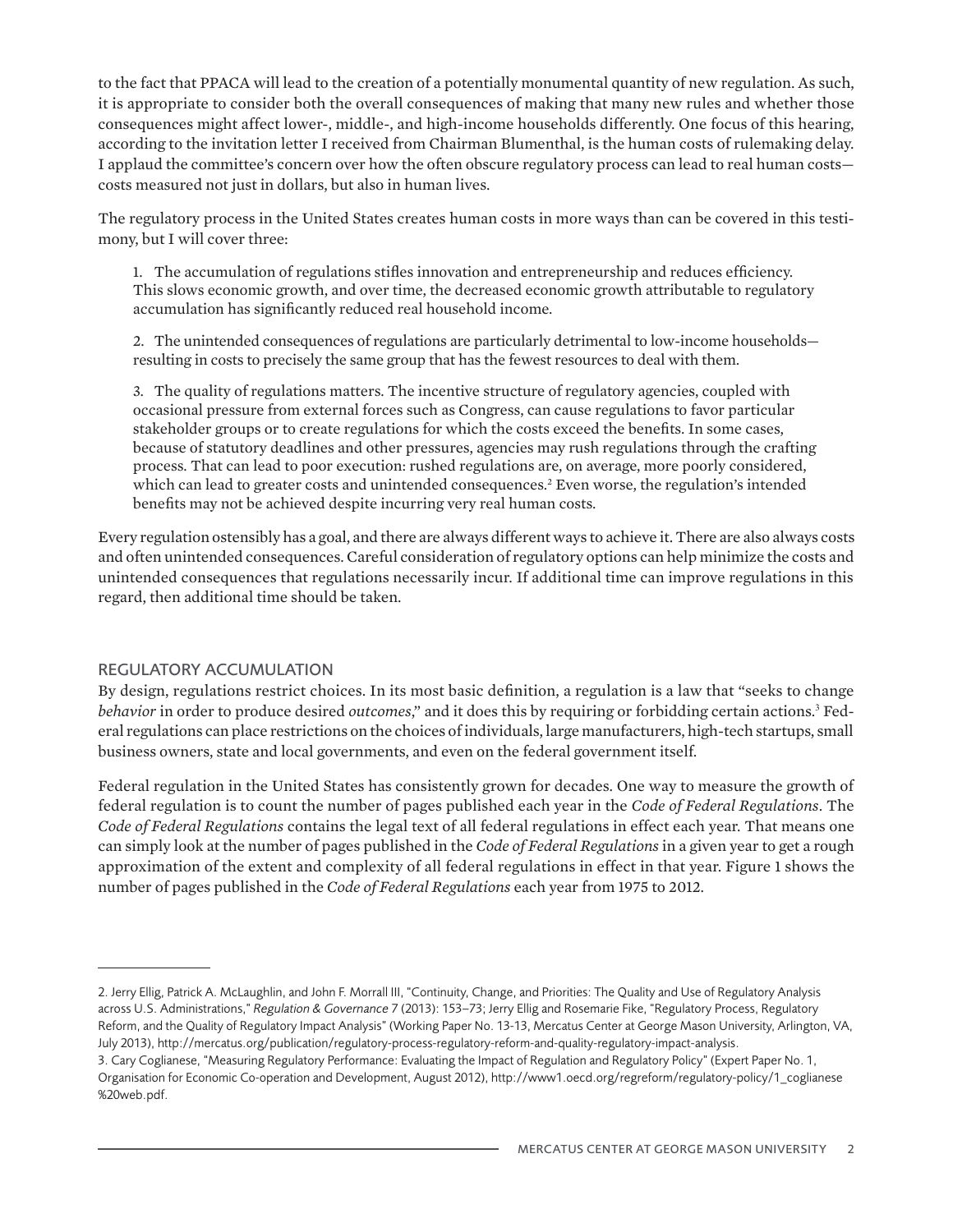

Figure 1: Total Number of Pages in the Code of Federal Regulations 1975 -- 2011

Figure 2: Total Number of Restrictions 1997 - 2010  $1.59122.1014$ 



As Figure 1 shows, the number of pages published in the *Code of Federal Regulations* has consistently grown over the tenures of all recent presidents. In 1975, there were 71,224 pages of regulation. In 2012, 174,545 pages of regulation were published.<sup>4</sup>

<sup>4.</sup> Office of the Federal Register, *Federal Register Document Pages*.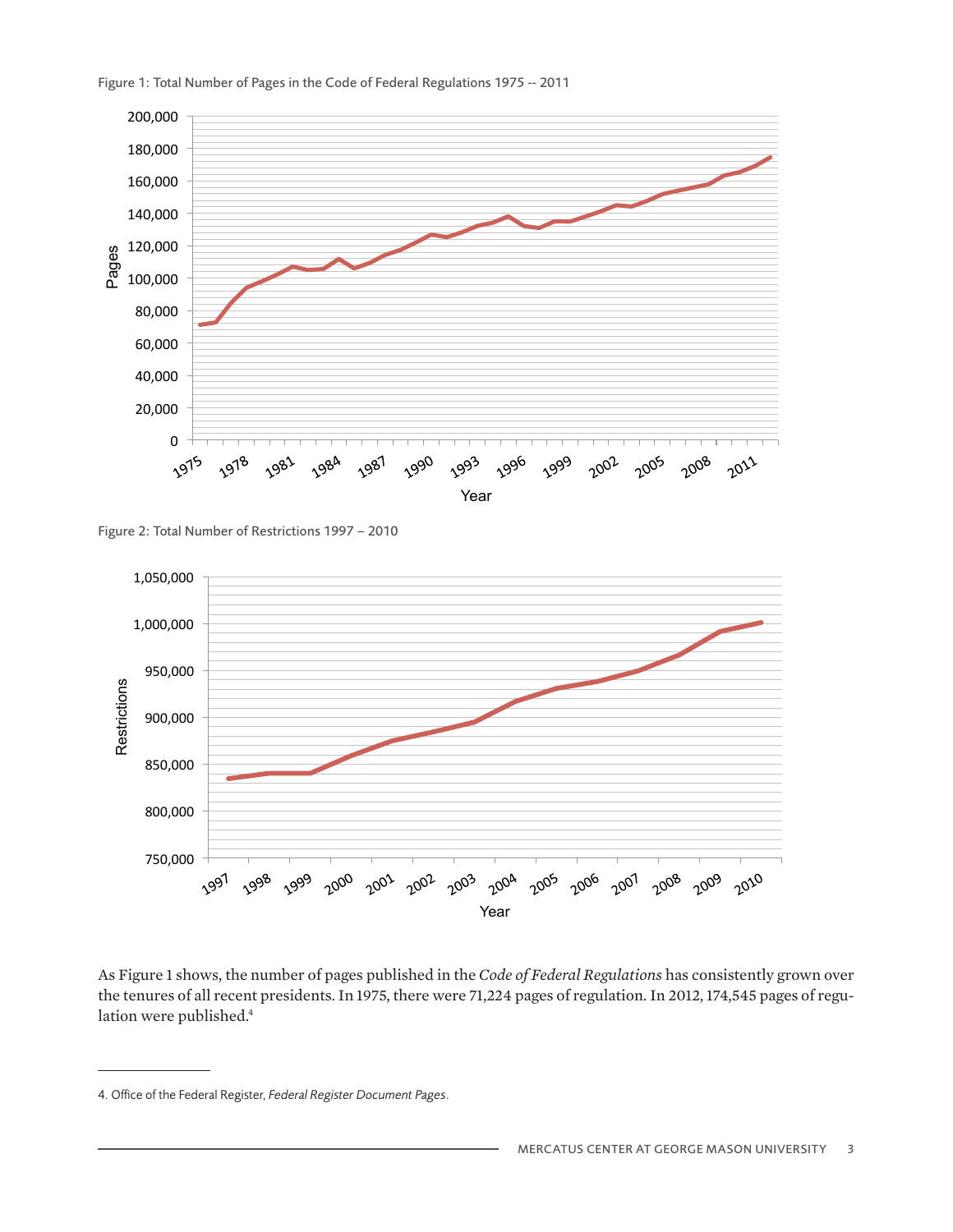Of course, not all pages are the same. Another way to assess the extent and complexity of federal regulation is to look at the actual number of restrictions—words that create binding, legal obligations either to do something or not to do something, such as "shall," "must," and "may not." This permits a more narrow focus on the components of regulatory text that are truly restrictive, as opposed to, for example, text that merely provides information or opinion. In a project called RegData, made publicly available on the website of the Mercatus Center at George Mason University, economics professor Omar Al-Ubaydli and I have done exactly that.<sup>5</sup> Figure 2 shows the total number of regulatory restrictions published in regulatory text in the *Code of Federal Regulations* from 1997 to 2010.

Figure 2 corroborates the impression given by Figure 1: regulation has been consistently growing. Aside from helping people like me to make nifty graphs and figures, these measures of regulation allow economists to perform studies on the consequences of the accumulation of regulation.

## THE CONSEQUENCES OF REGULATORY ACCUMULATION

The buildup of regulations has economic consequences. When regulations are created in reaction to major events,

new rules are [placed] on top of existing reporting, accounting, and underwriting requirements. . . . For each new regulation added to the existing pile, there is a greater possibility for interaction, for inefficient company resource allocation, and for reduced ability to invest in innovation. The negative effect on U.S. industry of regulatory accumulation actually compounds on itself for every additional regulation added to the pile.<sup>6</sup>

In all cases, regulatory intervention in the market is costly. According to the Office of Management and Budget, the cost of compliance with federal regulations alone—that is, the cost that regulations directly impose on regulated entities—likely totals in the tens of billions of dollars annually.7 A simple example of direct compliance costs is the fee regulated professionals, such as stockbrokers, must pay to obtain licenses when those licenses are required by regulations.<sup>8</sup> But some compliance costs are surprising. For example, restaurants sometimes must pay to have food inspectors perform inspections in the evening, when the restaurant is open, instead of during the day when food inspectors typically work.9

In addition to money outlays to pay compliance costs, regulation necessarily creates what economists call "opportunity costs"—productive activity forgone because scarce resources get devoted to regulatory compliance. If a restaurant owner has to spend an evening showing the food inspector around, the owner cannot spend that same time greeting customers and ensuring that they have a quality dining experience.

More subtle, perhaps, is the fact that the accumulation of restrictions over time leaves individuals in the economy less liberty to entrepreneurially seize an opportunity, less control over the use of their own resources, and less ability to innovate. This means would-be entrepreneurs are sometimes prohibited from creating a new product

<sup>5.</sup> Al-Ubaydli and McLaughlin, "RegData: A Numerical Database," and RegData, Mercatus Center at George Mason University, accessed July 29, 2013, http://regdata.mercatus.org.

<sup>6.</sup> Michael Mandel and Diana Carew, "Regulatory Improvement Commission: A Politically-Viable Approach to U.S. Regulatory Reform" (Progressive Policy Institute, Washington, DC, 2013), 3–4.

<sup>7.</sup> Office of Management and Budget, Executive Office of the President, "Draft 2012 Report to Congress on the Benefits and Costs of Federal Regulations and Unfunded Mandates on State, Local, and Tribal Entities" (2012), http://www.whitehouse.gov/sites/default/files/omb/oira /draft\_2012\_cost\_benefit\_report.pdf.

<sup>8.</sup> FINRA requires "General Securities Representatives" to pass a Series 7 exam. See FINRA, "FINRA Registration and Examination Requirements," last modified February 18, 2013, http://www.finra.org/Industry/Compliance/Registration/QualificationsExams/Qualifications /P011051.

<sup>9.</sup> See Lea Richards, "Regulation Nightmares," *CNN Money,* September 22, 2011, http://money.cnn.com/galleries/2011/smallbusiness/1109 /gallery.regulation\_nightmares/4.html.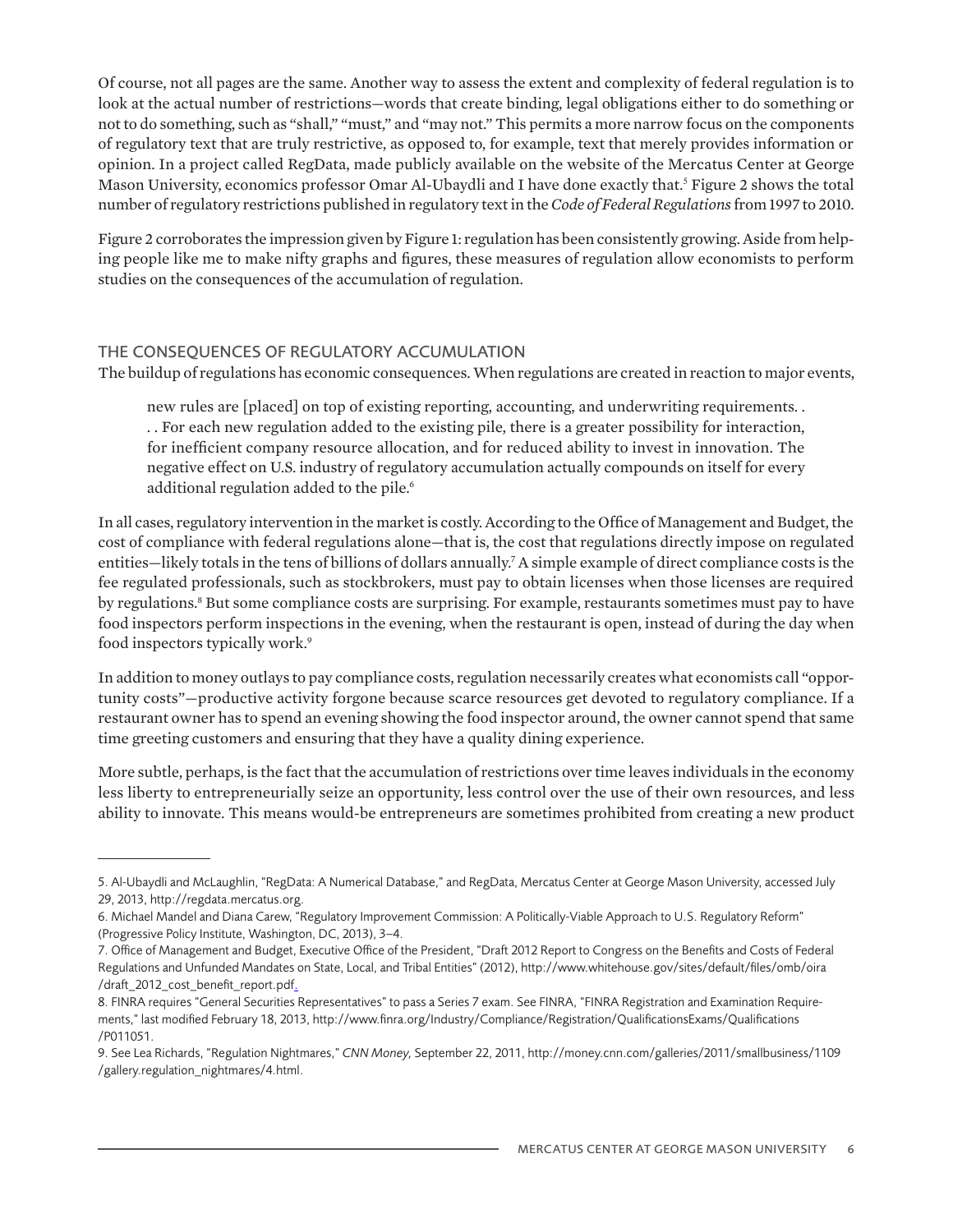that could potentially improve consumers' quality of life or even save lives. For example, the National Highway Traffic Safety Administration (NHTSA) has regulations restricting how headlights on cars can be designed. While those NHTSA regulations allow headlights to automatically switch between high and low beam and swivel to shine light around a curve in the road, they do not allow designers to implement any sort of adaptive setting that could dim the high beam only at the appropriate spots in the road. One major reason why cars have low beams is so that drivers can switch to low beams when another car is approaching. Without switching from high beams, the oncoming driver can be temporarily blinded. Of course, there are still other potential hazards, obstacles, and people on other parts of the road. While switching to low beams has the benefit of not blinding the oncoming driver, it has the cost of reducing visibility, particularly on the sides of the road. Toyota, Mercedes, and Audi have all created systems that dim only a select portion of the high beam when another car is approaching. This selective dimming allows the driver to still see the sides of the road, where pedestrians may be walking, while simultaneously keeping her high beams from blinding oncoming drivers. While these systems have been built and sold in Europe and Asia, they cannot be sold in the United States because of NHTSA regulations.10 The implied human cost is obvious: human lives could be lost—pedestrians who may have been seen with high beams but not low beams—because of the intransigence of the regulatory system.

Regulations like these have been accumulating at a fairly constant rate for more than half a century. As regulations accumulate and block off entrepreneurial choices and potential innovations, the economy suffers. Sustained economic growth depends on innovation and entrepreneurship. A recent study published in the *Journal of Economic Growth* added to the already substantial evidence supporting the point that regulatory accumulation slows economic growth by stifling innovation and entrepreneurship.11 Using pages from the *Code of Federal Regulations* as its measure of the extent and complexity of federal regulations, this study found that between 1949 and 2005 the accumulation of federal regulations has slowed economic growth by an average of 2 percent per year. Considering that economic growth is an exponential process, an average reduction of 2 percent over 57 years makes a big difference. A relevant excerpt tells just how big of a difference:

We can convert the reduction in output caused by regulation to more tangible terms by computing the dollar value of the loss involved. […] In 2011, nominal GDP was \$15.1 trillion. Had regulation remained at its 1949 level, current GDP would have been about \$53.9 trillion, an increase of \$38.8 trillion. With about 140 million households and 300 million people, an annual loss of \$38.8 trillion converts to about \$277,100 per household and \$129,300 per person.12

That's \$277,100 per household in real goods, including health care, that were not produced and consumed because of federal regulation. That number seems almost too high to be believed, but, in fact, it is not out of line with a number of other studies that have been produced by such organizations as the World Bank and the OECD, as well as other scholars.13

To make more sense of it, consider retirement savings. People save for retirement by investing money in the present, in the hope that those investments will grow fast enough to allow a more comfortable retirement. So consider a case where your invested retirement savings grew two percent more slowly each year. How much less would you have when you retire? Invested retirement savings, like the economy, follow an exponential growth path. This means that rate of growth in one year affects all future years. If you tuck away \$10,000 today, and your investments

<sup>10.</sup> Gabe Nelson, "Toyota Puts High Beams on Headlight Regulation," *Automotive News*, May 13, 2013, http://www.autonews.com/article /20130513/OEM11/305139967#axzz2a4R2r6ou.

<sup>11.</sup> John W. Dawson and John J. Seater, "Federal Regulation and Aggregate Economic Growth," *Journal of Economic Growth* (2010): 1–41. 12. Ibid., p. 22.

<sup>13.</sup> For examples, see Norman Loayza, Ana Maria Oviedo, and Luis Serven, "The Impact of Regulation on Growth and Informality: Cross-Country Evidence" (Related Publications 05-11, AEI-Brookings Joint Center for Regulatory Studies, 2005); Simeon Djankov, Caralee McLiesh, and Rita Maria Ramalho, "Regulation and Growth," *Economics Letters* 92.3 (2006): 395–401; Guiseppe Nicoletti et al., "Product and Labor Markets Interactions in OECD Countries" (Economics Department Working Paper No. 312, OECD, Paris, 2001); Giuseppe Nicoletti and Stefano Scarpetta, "Regulation, Productivity and Growth: OECD Evidence," *Economic Policy* 18, no. 36 (2003): 9–72; Alberto Alesina et al., "Regulation and Investment," *Journal of the European Economic Association* 3, no. 4 (2005): 791–825.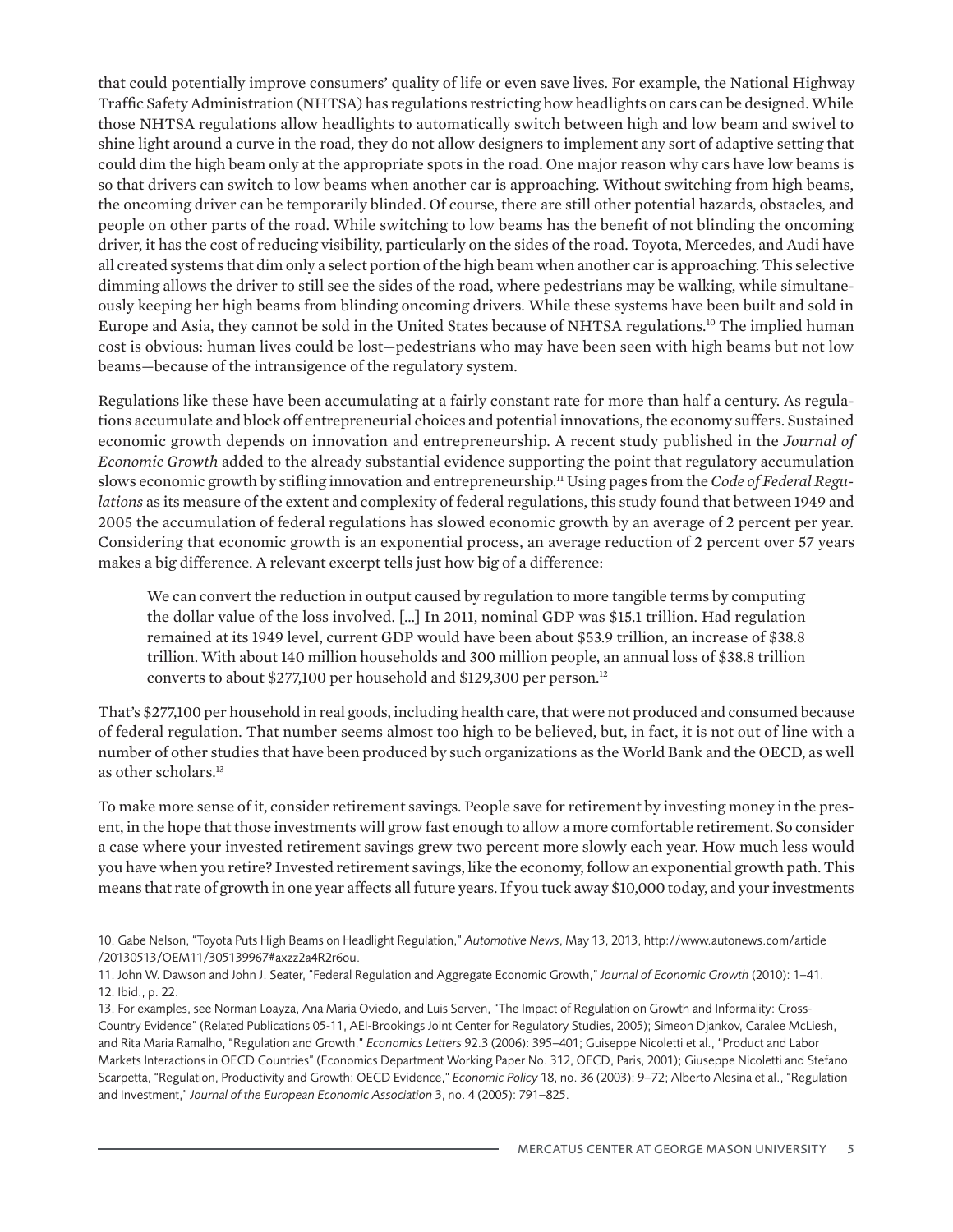return 5 percent over the course of the next year, that means that you would have \$10,500 next year. If that \$10,500 returns 5 percent again in the following year, you would have \$11,025. On the other hand, if that \$10,000 returned only 3 percent in the first year, you would have \$10,300 at the end of that year. And if you received 3 percent again in the second year, at the end of the second year, you would have \$10,609.

Over the course of 57 years, a difference of 2 percent in the rate of growth leads to a substantial difference in outcomes. Figure 3 shows two growth paths for a sum of \$10,000 over a 57-year period—one path growing at 2 percent per year, and the other at 4 percent per year. After 57 years, that initial \$10,000 becomes more than \$93,500 when growing at a 4 percent annual rate. When slowed to an annual 2 percent growth rate, that \$10,000 grows to only about \$31,000 over the same period.



Figure 3: Growth Rate of Initial Investment over 57 Years

The economy grows in a similar way, following an exponential growth path. Goods, such as computers and machinery, that are produced in one year in the economy contribute to economic growth in the following year. Once that fact is realized, it is easier to understand how a 2 percent difference in economic growth can lead to households being \$277,100 poorer because of federal regulation. The economy grows in a similar way, following an expone  $\cos\varphi$   $\cos\varphi$   $\cos\varphi$  and  $\cos\varphi$  is the set of  $\sin\varphi$  is a set of  $\sin\varphi$ 

Nonetheless, my points do not require you to believe that the total costs of federal regulation are that high. It is more important to understand the mechanisms that cause the accumulation of federal regulation to be costly. What exactly is it about regulatory accumulation that causes economic growth to slow? vonemeress, my points do not require you to beneve th

Two lynchpins of economic growth—innovation and competition—can be negatively affected by regulations. Although even the best-crafted regulation can inhibit innovation, there is substantial evidence that inflexible regulations, like design standards requiring only high and low beam headlights and nothing in between, stifle innovation. For example, regulations that impose specific technologies—such as catalytic converters in vehicle exhaust systems or scrubbers in the smokestacks of power plants—offer no incentive or ability for companies to find alternative solutions that could achieve the same objective as the required technology.14 Conversely, incentive-based

<sup>14.</sup> Robert Hahn and Robert Stavins, "Incentive-Based Environmental Regulation: A New Era from an Old Idea," *Ecology Law Quarterly* 18 (1991): 1–42.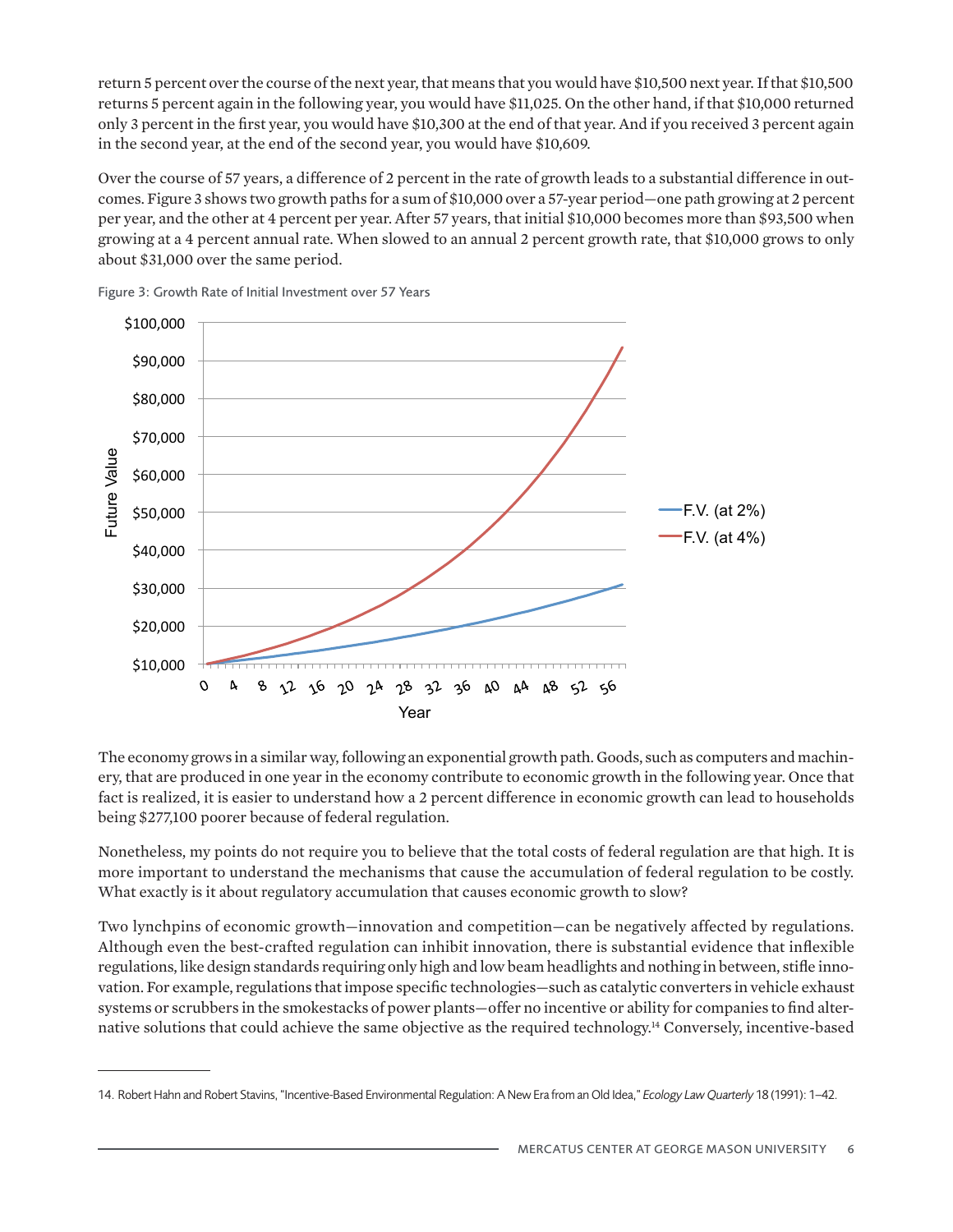regulations, such as regulatory systems that create permits that are tradable in a market, or that set a performance standard without specifying a design or technology that must be used to achieve that performance standard, allow regulators to achieve an objective at lower cost. Of course, the fact that a regulatory program contains market-based incentives does not guarantee success in achieving desired outcomes. As one study on the topic of incentive-based regulation put it, "whether any specific instrument is desirable depends on how it is designed and implemented."15 Incentive-based regulations as a general rule do less harm to innovation than inflexible, command-and-control regulations, but even the best design cannot entirely mitigate a regulation's consequences on innovation.

A recent study by economist Matt Mitchell (which I have attached) points out that regulations are sometimes used to grant privileges to favored companies, primarily by shielding them from competition.16 As examples, Mitchell notes that thirty-six states "require government permission to open or expand a health care facility," and thirtynine states "require government permission to set up shop as a hair braider." When regulations make it harder for entrepreneurs to establish a particular type of business, incumbents in that line of business can charge higher prices or provide lower-quality products—they have less to fear from competitors because of the shield of regulation. Thus regulations sometimes serve to entrench incumbents and limit competition, to the detriment of economic growth.17 Protection from competition also serves to limit innovation. One study found that the companies that spent the most resources lobbying Congress and agencies for protective treatment tended to be "larger, older, less diversified, and less profitable" than those companies that did not lobby.18 Indeed, when there is a possibility of gaining protection from the government through lobbying efforts, some companies will divert scarce resources to doing so—necessarily decreasing the resources those companies can use for research and development, employee training, and other innovations that increase productivity.19

#### REGRESSIVE EFFECTS OF REGULATIONS

Regulations can be regressive, particularly in their effects on prices.<sup>20</sup> A regressive regulation is one whose burden disproportionately falls on lower-income individuals and households. When regulations force producers to use more expensive production processes or inputs, some of those production-cost increases are passed along to consumers in the form of higher prices. For example, in 2005 the Food and Drug Administration banned the use of chlorofluorocarbons as propellants in medical inhalers, such as the inhalers millions of Americans use to treat asthma.<sup>21</sup> Since the implementation of that ban, the average price of asthma inhalers has tripled.<sup>22</sup> To individuals with high incomes, the tripling of the price of inhalers may not have even registered. But to people with low incomes, the higher price may lead to the choice to not buy an inhaler and instead leave the asthma untreated—potentially leading to a real human cost if the person suffers an asthma attack without an inhaler available.

<sup>15.</sup> Robert W. Hahn and Robert N. Stavins, "Economic Incentives for Environmental Protection: Integrating Theory and Practice," *American Economic Review* 82, no. 2 (1992): 464–68.

<sup>16.</sup> Matthew Mitchell, "The Pathology of Privilege: The Economic Consequences of Government Favoritism" (Mercatus Research, Mercatus Center at George Mason University, Arlington, VA, July 9, 2012), http://mercatus.org/publication/pathology-privilege-economic -consequences-government-favoritism.

<sup>17.</sup> Mitchell, "Pathology of Privilege," 2012, 19–21.

<sup>18.</sup> Stefanie Randall Morck Lenway and Bernard Yeung, "Rent Seeking, Protectionism and Innovation in the American Steel Industry," *The Economic Journal* 106 (1996): 410–421, 410.

<sup>19.</sup> Chung-Lei Yang, "Rent Seeking, Technology Commitment, and Economic Development," *Journal of Institutional and Theoretical Economics*  154, no. 4 (1998): 640–658.

<sup>20.</sup> Diana Thomas, "Regressive Effects of Regulation" (Working Paper No. 12-35, Mercatus Center at George Mason University, November 2012), http://mercatus.org/publication/regressive-effects-regulation.

<sup>21.</sup> Use of Ozone-Depleting Substances, 70 Fed. Reg. 63 (April 4, 2005), 17168, http://www.fda.gov/OHRMS/DOCKETS/98fr/05-6599.pdf. 22. Laurie Tarkan, "Rough Transition to New Asthma Inhalers," *New York Times*, May 13, 2008, http://www.nytimes.com/2008/05/13/health /13asth.html?\_r=0.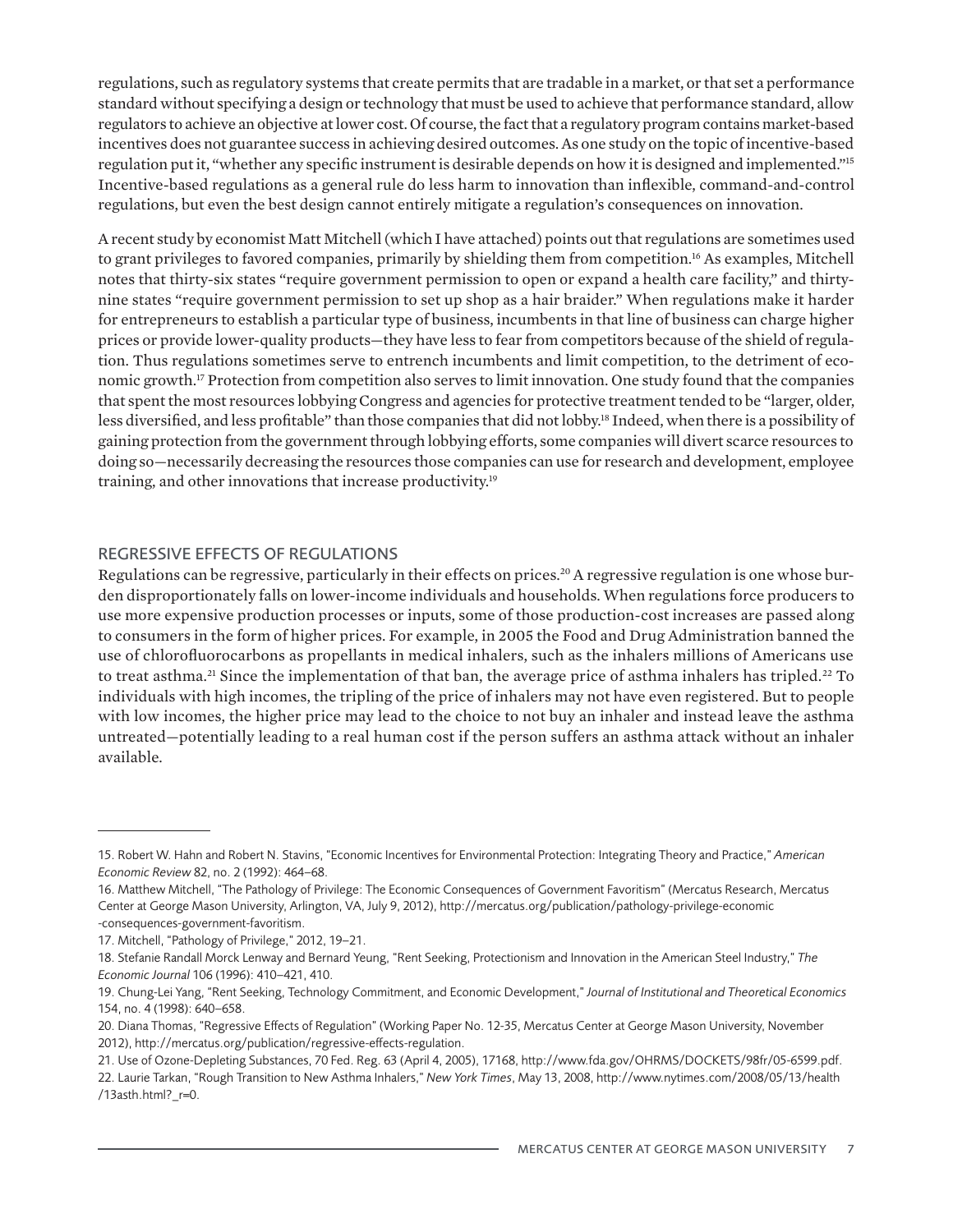When regulations cause the prices of goods and services to increase, lower-income households may elect not to buy those goods anymore or may have to decrease the amounts of other goods they buy in order to afford the more expensive, regulated good. This can have the unintended consequence of forcing lower-income families not to purchase some good or service that was a medical necessity or that would have reduced the risk of accidental death. I have attached a recent study by economist Diana Thomas that gives more details on the regressive effects of regulations.

## REGULATORY CHOICES MATTER

The specific choices made in the execution of a regulation can dramatically impact both whether a regulation accomplishes its objective and how much the regulation costs the economy. As a society, we are often willing to sacrifice some economic growth in exchange for regulations if it can address an otherwise unfixable problem. How a regulation attempts to achieve that goal plays a huge role in determining the regulation's costs and consequences. It takes time to discern what option can yield the most "bang for the buck," and picking the wrong approach risks sacrificing a lot—both in economic costs and in human costs—in order to gain nothing.

There are always multiple ways to design a regulation. This is why every administration for the past four decades has required some form of economic analysis of regulations prior to their implementation. Among other things, a good economic analysis of a regulation first determines whether there is actual evidence that some otherwise unfixable problem exists, and then weighs the pros and cons of various approaches to fixing that problem. As you likely know, these analyses are performed by regulatory agencies and are called regulatory impact analyses for economically significant rules.

Several years ago, a colleague and I launched a project at the Mercatus Center at George Mason University called the Regulatory Report Card that systematically rates the quality of those analyses.<sup>23</sup> The Regulatory Report Card now includes information on how well regulatory analyses were performed for over one hundred economically significant proposed regulations, spanning 2008 to 2013. Using the data from that project, scholars have been able to learn some best and worst practices observed in these economic analyses, as well as test whether certain factors, such as statutory deadlines, seem to affect quality.

Some lessons that are relevant to this hearing:

1. Statutory deadlines are associated with lower-quality regulatory analyses.<sup>24</sup>

2. The overall quality of regulatory analyses leaves much to be desired: the average total score for the 108 regulations included from 2008 to 2012 was 31.2 out of 60 possible points—barely 50 percent.

3. The quality of analyses accompanying several "interim final regulations" created in 2010 to quickly implement PPACA was even worse<sup>25</sup>

If members of Congress are concerned with the human costs of regulations, Congress should be concerned that regulatory analyses are poorly performed. One reason that the regulatory analyses of the interim final regulations related to PPACA scored so poorly, for example, was that the analyses often ignored more effective or less costly alternatives<sup>26</sup> A better analysis might have led to a better regulation and therefore lowered the human costs of that regulation.

<sup>23.</sup> The project and data are more fully described at mercatus.org/reportcard. The methodology is fully described in Jerry Ellig and Patrick A. McLaughlin, "The Quality and Use of Regulatory Analysis in 2008," *Risk Analysis* 32, no. 5 (2012): 855–880.

<sup>24.</sup> Patrick A. McLaughlin and Jerry Ellig, "Does OIRA Review Improve the Quality of Regulatory Impact Analysis? Evidence from the Final Year of the Bush II Administration," *Administrative Law Review* 63 (2011): 179–202.

<sup>25.</sup> Christopher J. Conover and Jerry Ellig, "The Poor Quality of Affordable Care Act Regulations" (Mercatus on Policy, Mercatus Center at George Mason University, Arlington, VA, January 2012), http://mercatus.org/publication/poor-quality-affordable-care-act-regulations. 26. Conover and Ellig, "Poor Quality of ACA Regulations," 2012, 1.